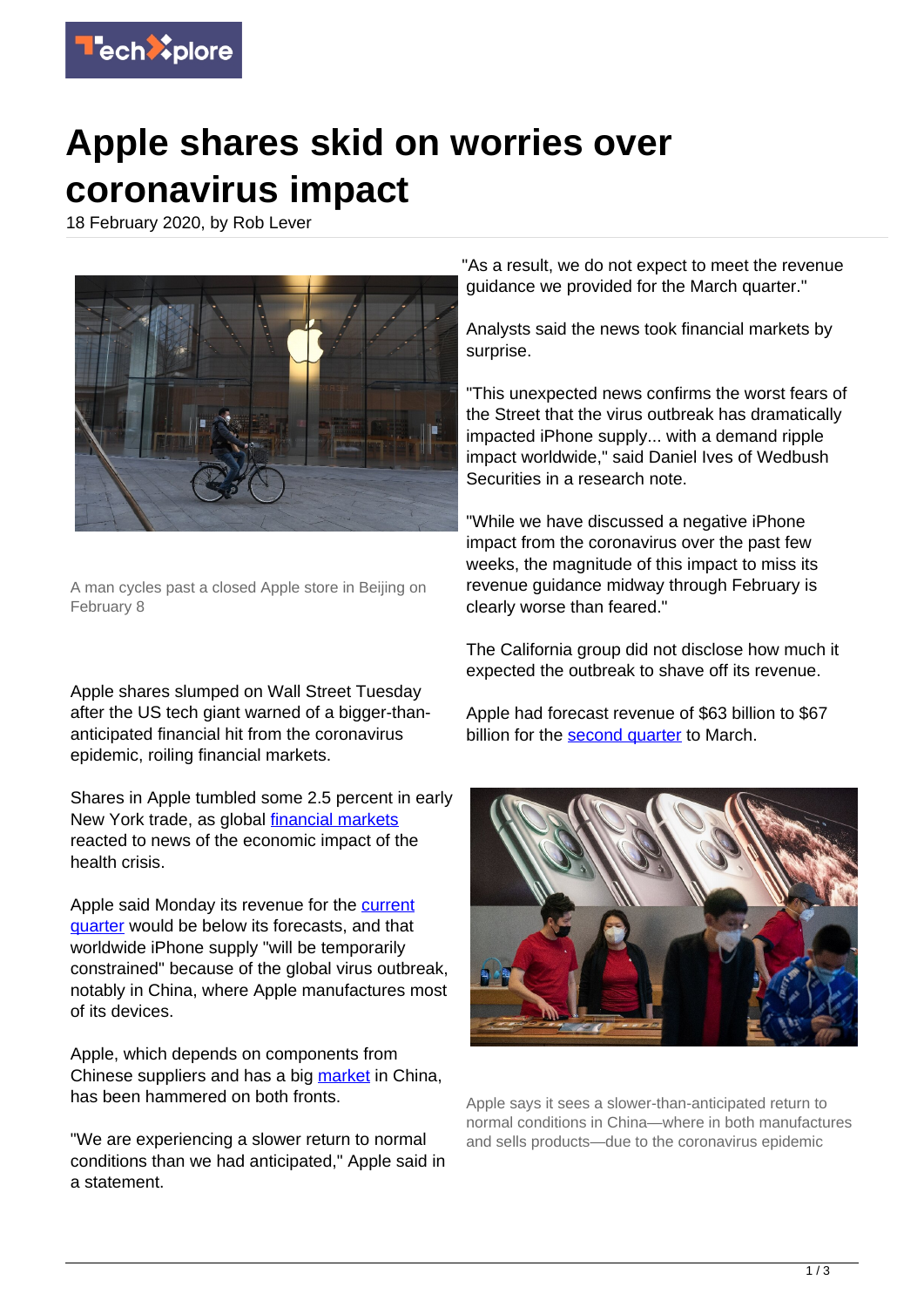

## **'Just the beginning'**

Ross Gerber of the investment firm Gerber Kawasaki said the Apple warning "is just the beginning" of the financial impact of the epidemic.

"We expect to see this from a huge amount of companies," Gerber said on Twitter. "Q1 number estimates are too high for most of the S&P big caps. So many are effected by China."

Some analysts said they believed Apple would make up for lost sales once the health crisis is over.

"The duration of the impact of COVID-19 is unknown and we believe, eventually, Apple's business will return to normal in China and the company will resume its five percent-plus revenue growth cadence," said a note from Gene Munster and Will Thompson of Loup Ventures.

"The low probability near-term risk is even though [global demand](https://techxplore.com/tags/global+demand/) is strong for Apple products, China needs to get back on its feet or the company will eventually not have adequate supply and risk losing sales."

The COVID-19 death toll now exceeds 1,800 in China, where it has infected more than 72,000 after emerging in the central province of Hubei in December.

The virus has sparked global economic jitters, with travel bans and mass quarantines inside China forcing factories to suspend operations and shops to close.

Other Silicon Valley behemoths—such as Facebook, Amazon and Google parent company Alphabet—either have limited access to the market or are blocked outright by China's internet firewall.

However, supply chains of global firms such as Apple supplier Foxconn and auto giant Toyota have also been disrupted because production facilities in China have temporarily closed.

Sportswear giants Nike and Adidas also shuttered hundreds of stores in the country this month and warned of a negative impact on their earnings.

Global markets were also hit by the Apple warning.

"Traders were downhearted about Apple's announcement," Chibagin Asset Management's Yoshihiro Okumura told AFP.

Tokyo's benchmark Nikkei 225 index closed down 1.4 percent—its fourth straight session in the red, while Hong Kong's main market was down 1.3 percent.

© 2020 AFP